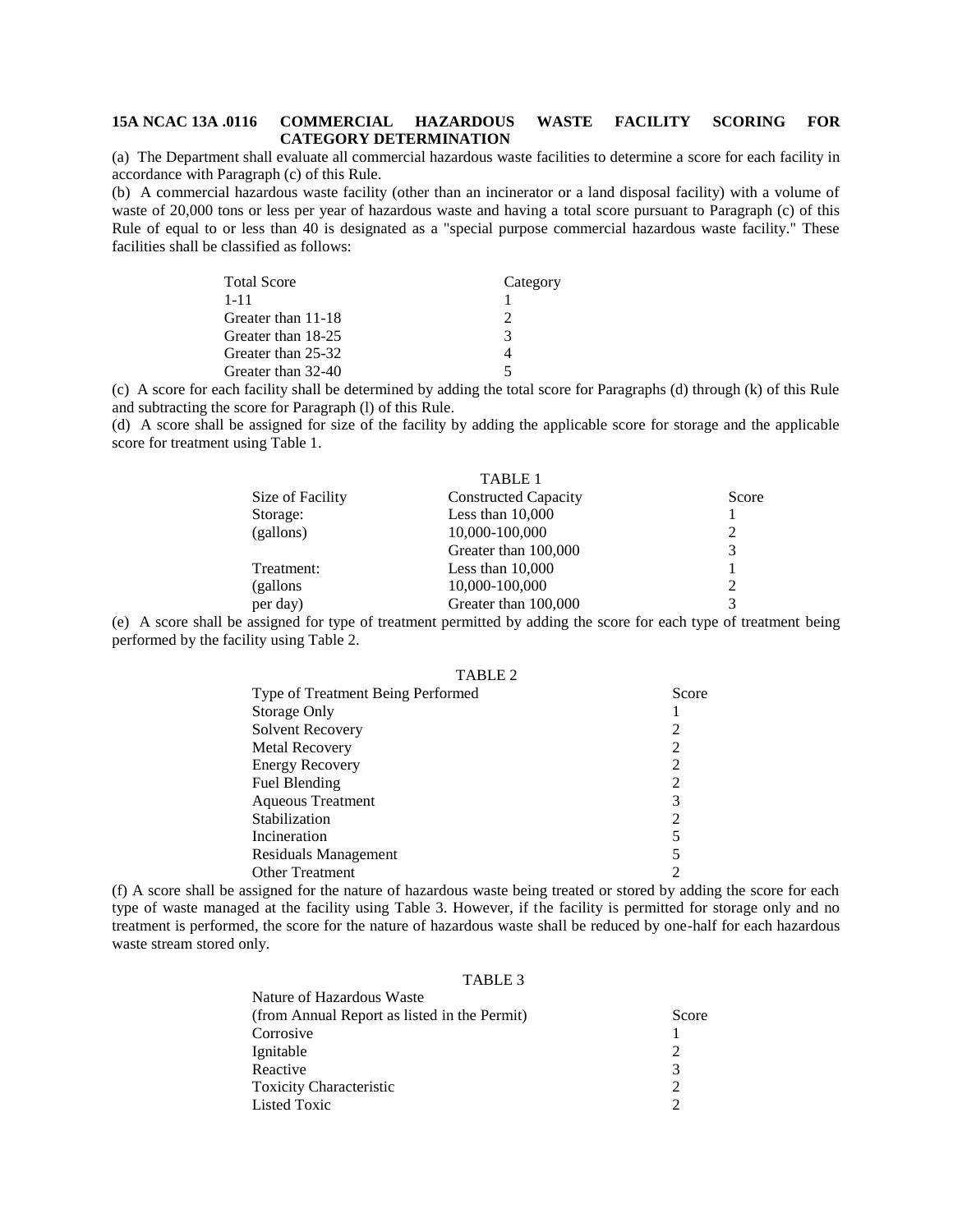Acute 3

(g) A score shall be assigned for volume of hazardous waste by using the applicable score in Table 4.

| TABLE 4                                   |       |
|-------------------------------------------|-------|
| Volume of Waste (Tons from Annual Report) | Score |
| Less than $2,000$                         |       |
| 2.000-10.000                              |       |
| 10,000-20,000                             |       |
|                                           |       |

(h) A score shall be assigned for uniformity, similarity, and lack of diversity of waste streams by using the applicable score in Table 5.

| TABLE 5                                      |                             |
|----------------------------------------------|-----------------------------|
| Uniformity, Similarity, Lack of Diversity of |                             |
| Waste Streams (Number of EPA Waste Codes)    |                             |
| As Listed in the Permit                      | Score                       |
| Less than 5                                  |                             |
| 5-75                                         | $\mathcal{D}_{\mathcal{L}}$ |
| Greater than 75                              | $\mathcal{R}$               |
|                                              |                             |

(i) A score shall be assigned for predictability and treatability of site specific waste streams by using the applicable score in Table 6.

| TABLE 6                                                     |       |
|-------------------------------------------------------------|-------|
| Predictability and Treatability of Waste Streams            | Score |
| Simple Waste Streams and Treatment                          |       |
| Complex Waste Streams and Treatment                         |       |
| (Incompatibles, highly toxic, or multicoded waste streams). |       |

(j) A score shall be assigned for compliance history for the past two years by using the highest applicable score in Table 7.

| TABLE 7                               |               |
|---------------------------------------|---------------|
| Compliance History for Past Two Years | Score         |
| Class II Violations                   |               |
| <b>Class I Violations</b>             | $\mathcal{D}$ |
| <b>Penalties</b>                      | $\mathcal{R}$ |
| Injunctions                           |               |

(k) A score shall be assigned for annual changes, which increase or decrease "sensitive land use" within a ¼ mile radius of the commercial hazardous waste facility's property boundary by using the applicable score in Table 8. Each score shall be added together.

## TABLE 8

| Changes in "sensitive land use"                                                     | Score |
|-------------------------------------------------------------------------------------|-------|
| <b>Increases</b>                                                                    |       |
| Greater than 5 percent – less than 10 percent increase in the number of residential | 1     |
| housing units as compared to the baseline.                                          |       |
| Greater than or equal to 10 percent increase in the number of residential housing   | 2     |
| units as compared to the baseline, or 30 percent increase in                        |       |
| the number of total sensitive land uses over                                        |       |
| a period of the previous four years.                                                |       |
| Greater than 50 percent increase in the number of non-residential sensitive         |       |
| land uses as compared to the baseline.                                              |       |
| Decreases                                                                           |       |
| Greater than 5 percent – less than 10 percent decrease in the number of residential | $-1$  |
| housing units as compared to the baseline.                                          |       |
| Greater than or equal to 10 percent decrease in the number of residential housing   | $-2$  |
| units as compared to the baseline, or 30 percent decrease in                        |       |
| the number of total sensitive land uses over                                        |       |